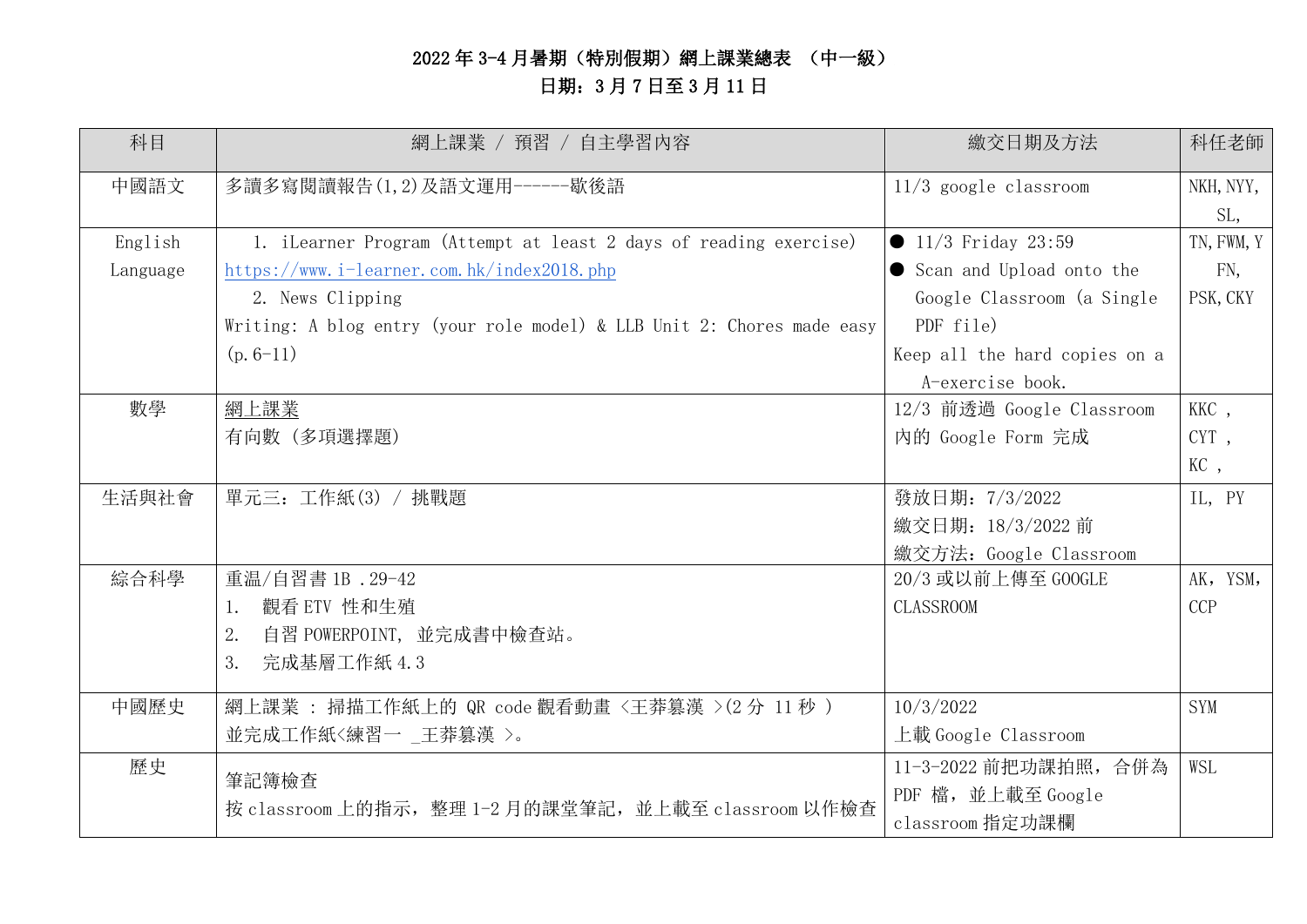| 地理        | 寫筆記: 單元 2.2 (地理簿)                                                      | 11/3/2022                  | WWY      |
|-----------|------------------------------------------------------------------------|----------------------------|----------|
|           |                                                                        | 上載 Google Classroom        |          |
|           |                                                                        |                            |          |
| <b>DT</b> | 以下是不同的 YouTube 連結, 全都是教導你如何製作 Zoetrope 旋轉畫筒, 請自行                       | 4月                         | KP       |
|           | 製作。                                                                    |                            |          |
|           | https://www.youtube.com/watch?v=1fAzr0GWknU                            | 將其的習作拍攝短片, 上載至 DT          |          |
|           | https://www.youtube.com/watch?v=DgtJS9iAlzU                            | 科 Edmodo                   |          |
|           | https://www.youtube.com/watch?v=YzUJ0zEgyA                             |                            |          |
|           | https://www.youtube.com/watch?v=eXgPPAhMuG8                            |                            |          |
|           | 另外有一份指引可以作參考                                                           |                            |          |
|           | http://chamberlainstudios.net/files/The Zoetrope Project.pdf           |                            |          |
| 視覺藝術      | Quick, Draw! 限時塗鴉! !                                                   |                            | WY       |
|           | https://quickdraw.withgoogle.com                                       | 請於三月至四月期間, 登入網址,           |          |
|           |                                                                        | 進行藝術遊戲                     |          |
| 音樂        | 自製排笛                                                                   | Before 17 April 2022       | PY       |
|           | 觀看視頻短片,準備50字個人短評                                                       | Upload to Google classroom |          |
| 體育        | https://drive.google.com/file/d/1nE6a0zmgacXEfrr8Q9XkEzM11c9joWMx/view |                            | CKK, CCK |
|           | ?usp=sharing                                                           | 同學於假期間每星期進行 3 次或以          |          |
|           |                                                                        | 上,應循序漸進,由低強度開始慢            |          |
|           |                                                                        | 慢練習,回校後需進行測試               |          |
|           | https://youtu.be/TmiIx9QG_7M                                           | 電子器材及屏幕距離的健康貼士             |          |
|           | $https://youtu. be/bXh - hPrzQ0$                                       | 提高免疫力的健康飲食 4 大原則           |          |
| 輔導組       | 正向練習 - 仁慈                                                              |                            | WWY      |
|           | (心靈故事,練習 - 三個祝福,運動)                                                    |                            |          |
| 閱讀推廣組     | 主題: 繪本一一小圖畫大世界                                                         | 閱讀圖書後回答 Google Form        | $CSY$ /  |
|           | 相關推介海報已於 23/2 上載至各班 Google Classroom                                   | 截止提交日期: 22/4/2022          | Alison   |
|           |                                                                        |                            |          |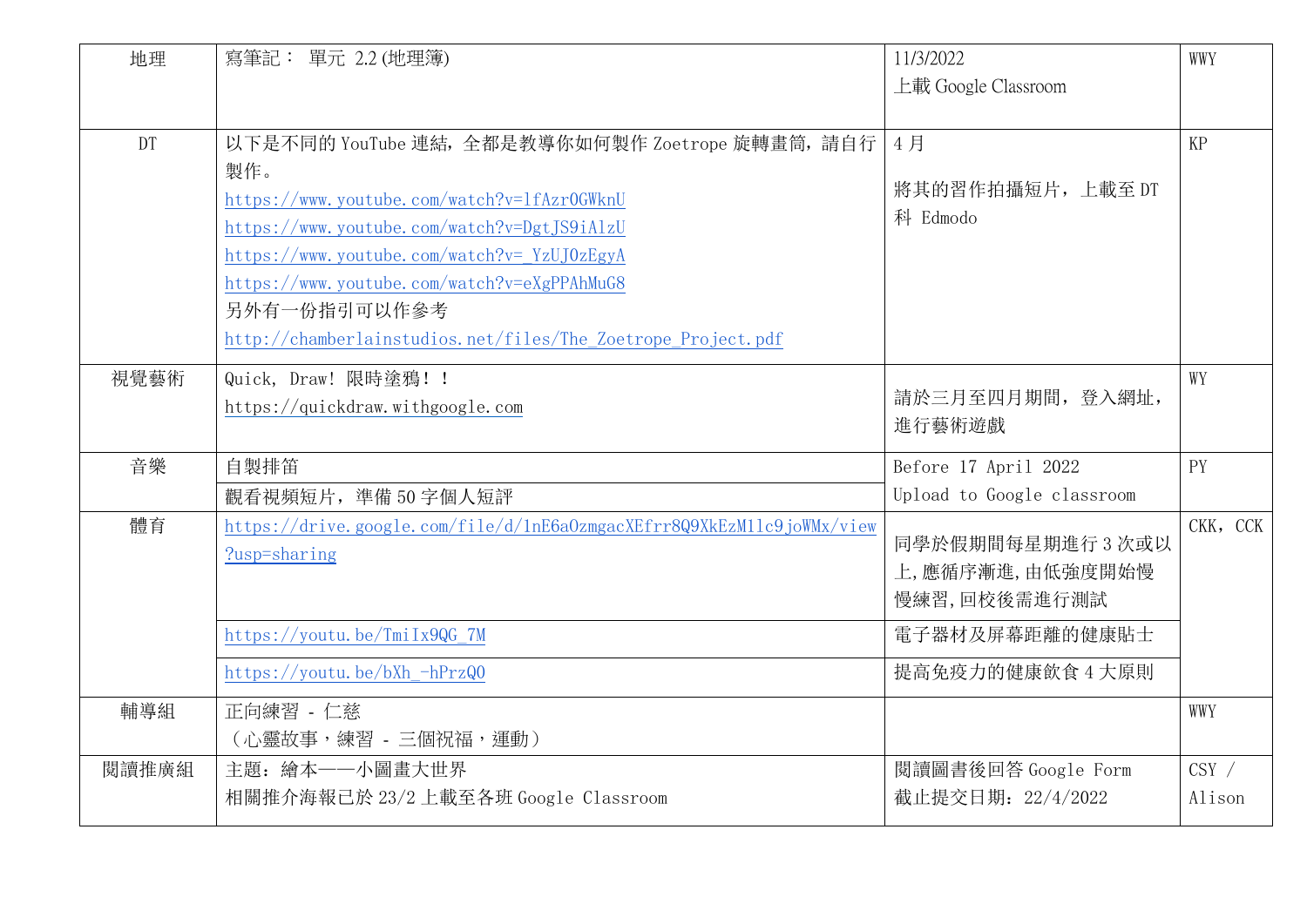## 2022 年 3-4 月暑期(特別假期)網上課業總表 (中一級) 日期:3 月 14 日至 3 月 18 日

| 科目               | 網上課業 / 預習 / 自主學習內容                                             | 繳交日期及方法                         | 科任老師                     |
|------------------|----------------------------------------------------------------|---------------------------------|--------------------------|
| 中國語文             | 多讀多寫閱讀報告(3) 及語文運用------錯別字                                     | $18/3$ google classroom         | NKH, NYY, SL             |
|                  |                                                                |                                 | $\overline{\phantom{a}}$ |
| English Language | iLearner Program (Attempt at least 2 days of reading exercise) | 18/3 Friday 23:59               | TN, FWM,                 |
|                  | https://www.i-learner.com.hk/index2018.php                     | Scan and Upload onto the        | YFN,                     |
|                  | News Clipping<br>2.                                            | Google Classroom (a Single      | PSK, CKY                 |
|                  | 3.<br>Writing: A diary (Late for school)                       | PDF File)                       |                          |
|                  |                                                                | ● Keep all the hard copies on a |                          |
|                  |                                                                | A-exercise book.                |                          |
| 數學               | 網上課業                                                           | 19/3 前透過 Google Classroom       | KKC, CYT,                |
|                  | 幾何簡介 (多項選擇題)                                                   | 內的 Google Form 完成               | KC, YKY,                 |
|                  |                                                                |                                 | <b>SH</b>                |
| 生活與社會            | 單元三:工作紙(3) / 挑戰題                                               | 發放日期: 7/3/2022                  | IL, PY                   |
|                  |                                                                | 繳交日期: 18/3/2022 前               |                          |
|                  |                                                                | 繳交方法: Google Classroom          |                          |
| 綜合科學             | 重温/自習書 1B . 29-42                                              | 20/3 或以前上傳至 GOOGLE              | AK, YSM, CCP             |
|                  | 觀看 ETV 性和生殖<br>1.                                              | <b>CLASSROOM</b>                |                          |
|                  | 自習 POWERPOINT, 並完成書中檢查站。<br>2.                                 |                                 |                          |
|                  | 完成基層工作紙 4.3<br>3.                                              |                                 |                          |
|                  |                                                                |                                 |                          |
| 中國歷史             | 網上課業: 掃描工作紙上的 QR code 觀看動畫 <東漢黨錮之禍 >(2分                        | 17/3/2022                       | <b>SYM</b>               |
|                  | 34秒)                                                           | 上載 Google Classroom             |                          |
|                  | 並完成工作紙<練習二 _東漢黨錮之禍 >。                                          |                                 |                          |
| 歷史               | 完成歷史科自主學習工作紙 - 中古時代的生活                                         | 15-4-2022 前完成,並上載至              | WSL                      |
|                  | 工作紙將會於 classroom 上發佈                                           | Google classroom 指定功課欄          |                          |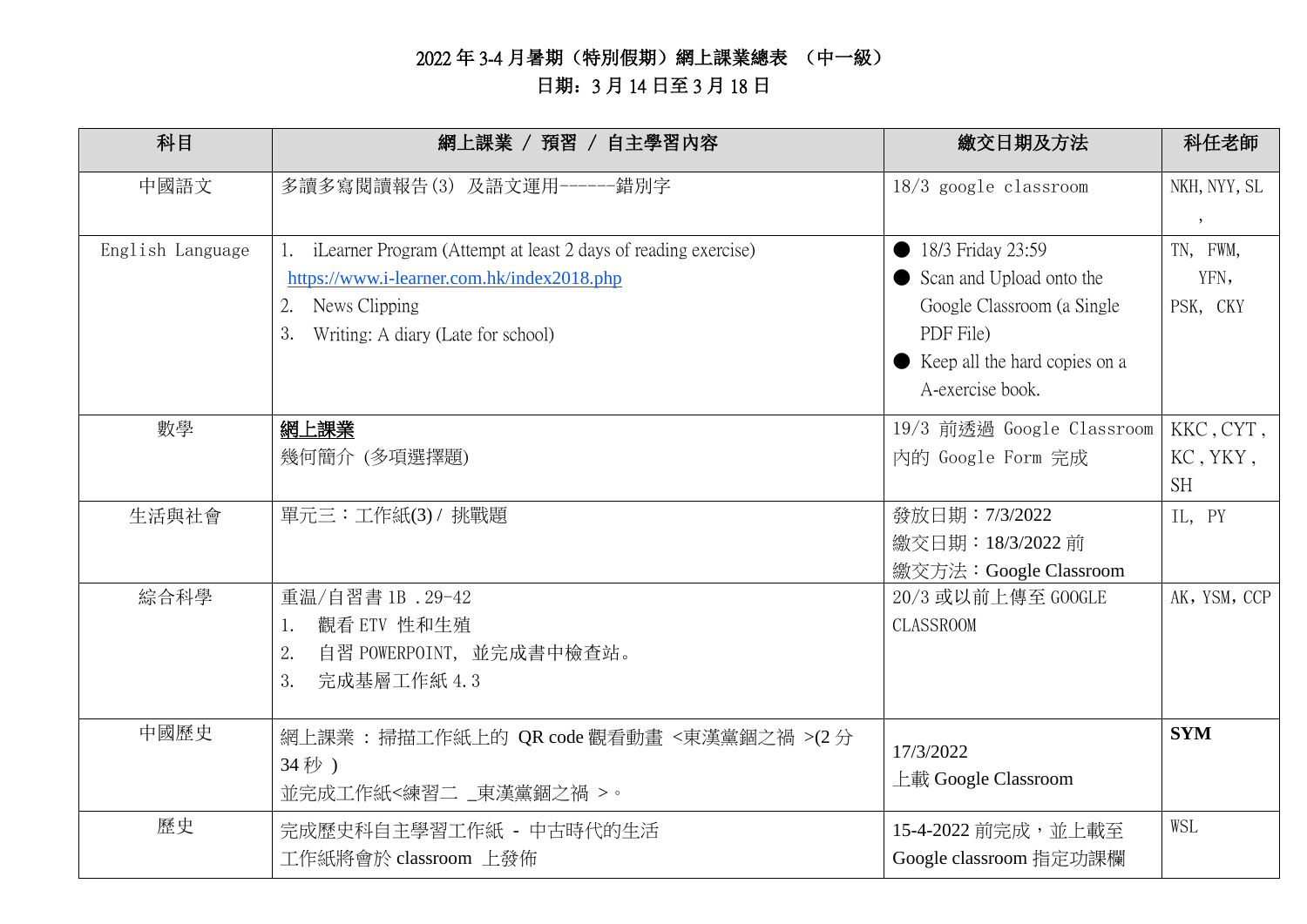| 地理        | 寫筆記: 單元 2.3 (地理簿)                                                                                                                                                                                                                                                                                                                  | 18/3/2022                                                            | WWY      |
|-----------|------------------------------------------------------------------------------------------------------------------------------------------------------------------------------------------------------------------------------------------------------------------------------------------------------------------------------------|----------------------------------------------------------------------|----------|
|           |                                                                                                                                                                                                                                                                                                                                    | 上載 Google Classroom                                                  |          |
| <b>DT</b> | 以下是不同的 YouTube 連結, 全都是教導你如何製作 Zoetrope 旋轉畫筒,<br>請自行製作。<br>https://www.youtube.com/watch?v=lfAzr0GWknU<br>https://www.youtube.com/watch?v=DgtJS9iAlzU<br>https://www.youtube.com/watch?v= YzUJ0zEgyA<br>https://www.youtube.com/watch?v=eXgPPAhMuG8<br>另外有一份指引可以作参考<br>http://chamberlainstudios.net/files/The Zoetrope Project.pdf | 4月<br>將其的習作拍攝短片,上載至 DT<br>科 Edmodo                                   | KP       |
| 視覺藝術      | Quick, Draw! 限時塗鴉 ! !<br>https://quickdraw.withgoogle.com                                                                                                                                                                                                                                                                          | 請於三月至四月期間,登入網址,<br>進行藝術遊戲                                            | WY       |
| 音樂        | 自製排笛                                                                                                                                                                                                                                                                                                                               | Before 17 April 2022                                                 | PY       |
|           | 觀看視頻短片,準備50字個人短評                                                                                                                                                                                                                                                                                                                   | Upload to Google classroom                                           |          |
| 體育        | https://drive.google.com/file/d/1nE6aOzmgacXEfrr8Q9XkEzM1lc9joWMx/vie<br>w?usp=sharing<br>https://youtu.be/Tmilx9QG 7M                                                                                                                                                                                                             | 同學於假期間每星期進行3次或<br>以上,應循序漸進,由低強度開始<br>慢慢練習,回校後需進行測試<br>電子器材及屏幕距離的健康貼士 | CKK, CCK |
|           | https://youtu.be/bXh -hPrzQ0                                                                                                                                                                                                                                                                                                       | 提高免疫力的健康飲食 4 大原則                                                     |          |
| 輔導組       | 正向練習 - 自我約束<br>(心靈故事,練習 - 細味,運動)                                                                                                                                                                                                                                                                                                   |                                                                      | WWY      |
| 閱讀推廣組     | 主題: Sherlock Holmes Series                                                                                                                                                                                                                                                                                                         | 閱讀圖書後回答 Google Form                                                  | $CSY$ /  |
|           | 相關推介海報將於 14/3 上載至各班 Google Classroom                                                                                                                                                                                                                                                                                               | 截止提交日期: 22/4/2022                                                    | Alison   |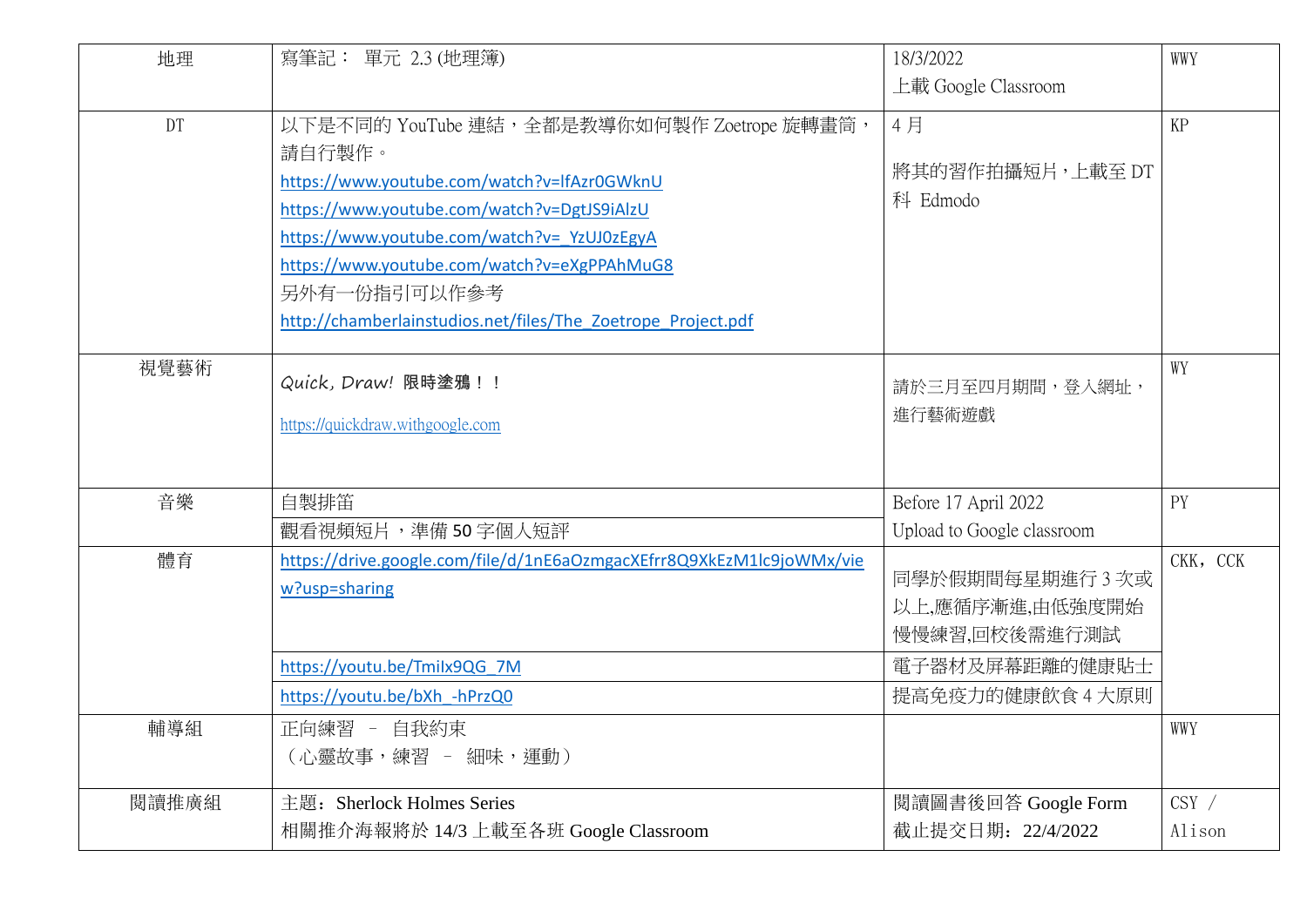## 2022 年 3-4 月暑期(特別假期)網上課業總表 (中一級) 日期:3 月 21 日至 3 月 25 日

| 科目               | 網上課業 / 預習 / 自主學習內容                                                                                                                                                                                             | 繳交日期及方法                                                                                                                                    | 科任老師                               |
|------------------|----------------------------------------------------------------------------------------------------------------------------------------------------------------------------------------------------------------|--------------------------------------------------------------------------------------------------------------------------------------------|------------------------------------|
| 中國語文             | 多讀多寫閱讀報告(4) 及語文運用------修辭                                                                                                                                                                                      | $25/3$ google classroom                                                                                                                    | NKH, NYY, S                        |
| English Language | iLearner Program (Attempt at least 2 days of reading exercise)<br>https://www.i-learner.com.hk/index2018.php<br>News Clipping<br>2.<br>3.<br>Individual Presentation: My Role Model (Record your presentation) | 25/3 Friday 23:59<br>Scan and Upload onto the Google<br>Classroom (a Single PDF File)<br>Keep all the hard copies on a<br>A-exercise book. | L,<br>TN, FWM,<br>YFN,<br>PSK, CKY |
| 數學               | 網上課業<br>坐標簡介 (多項選擇題)                                                                                                                                                                                           | 26/3 前透過 Google Classroom<br>內的 Google Form 完成                                                                                             | KKC,<br>CYT, KC,<br>YKY, SH        |
| 綜合科學             | 自習書.43-50<br>觀看 ETV 青春期<br>自習 POWERPOIN,並完成書中檢查站。<br>2.<br>完成基層工作紙 4.4<br>3.<br>完成分層工作紙 4.1(高)<br>4.                                                                                                           | 10/4 或以前上傳至 GOOGLE<br><b>CLASSROOM</b>                                                                                                     | AK, YSM,<br><b>CCP</b>             |
| 中國歷史             | 網上課業 : 掃描工作紙上的 QR code 觀看動畫 <東漢黃巾起事 >(7分)<br>02秒)<br>並完成工作紙<練習三 _東漢黃巾起事 >。                                                                                                                                     | 24/3/2022<br>上載 Google Classroom                                                                                                           | <b>SYM</b>                         |
| 歷史               | 觀看影片 : 如果你生活在中世紀?<br>https://youtu.be/LsVHDcC4EpU                                                                                                                                                              | 111                                                                                                                                        | WSL                                |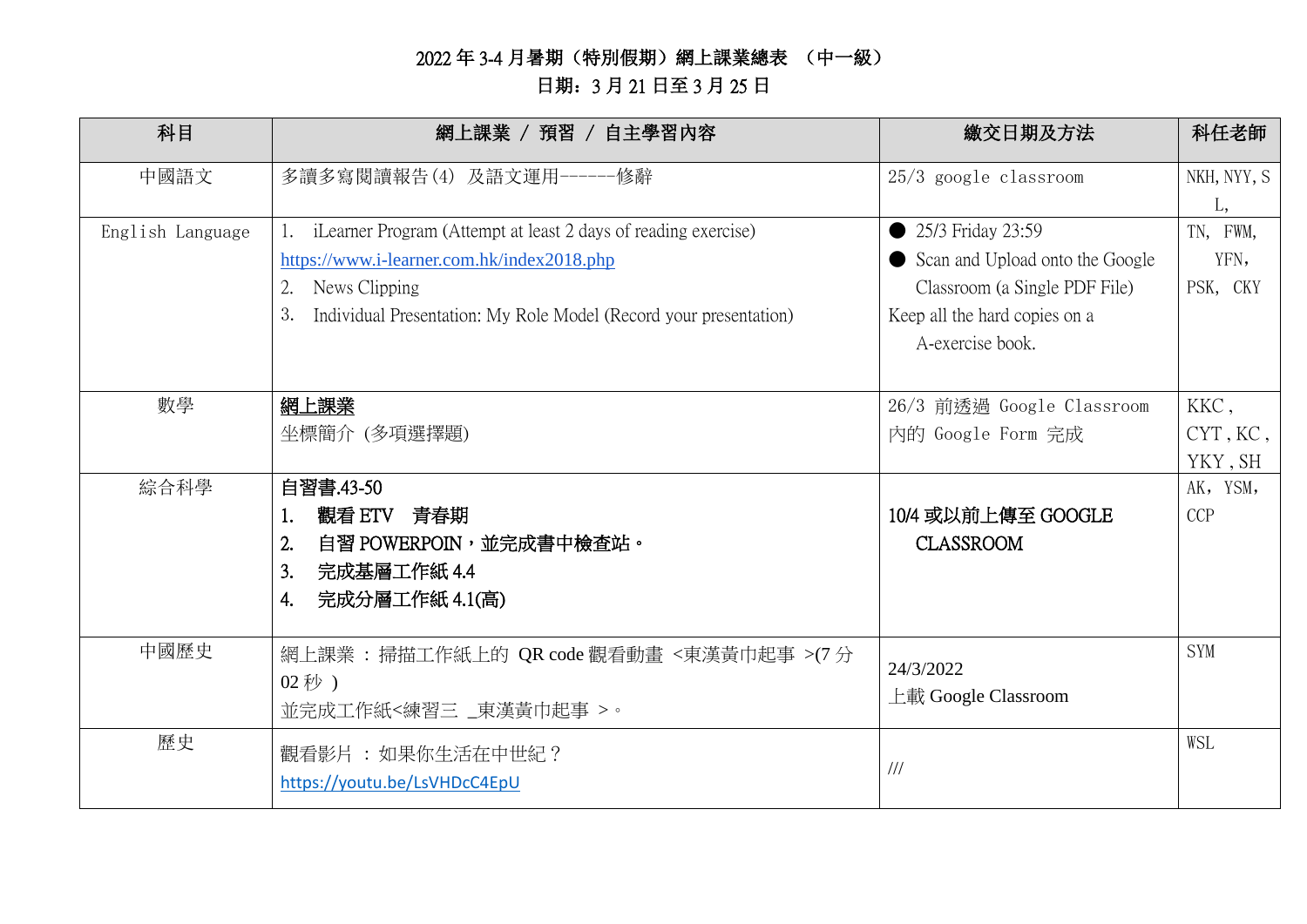| 地理    | 地理作業 單元 2.3                                                                                                                                                                                                                                                                                                                        | 1/4/2022                                                                                 | WWY             |
|-------|------------------------------------------------------------------------------------------------------------------------------------------------------------------------------------------------------------------------------------------------------------------------------------------------------------------------------------|------------------------------------------------------------------------------------------|-----------------|
|       |                                                                                                                                                                                                                                                                                                                                    | 上載 Google Classroom                                                                      |                 |
| DT    | 以下是不同的 YouTube 連結, 全都是教導你如何製作 Zoetrope 旋轉畫筒,<br>請自行製作。<br>https://www.youtube.com/watch?v=lfAzr0GWknU<br>https://www.youtube.com/watch?v=DgtJS9iAlzU<br>https://www.youtube.com/watch?v= YzUJ0zEgyA<br>https://www.youtube.com/watch?v=eXgPPAhMuG8<br>另外有一份指引可以作參考<br>http://chamberlainstudios.net/files/The Zoetrope Project.pdf | 4月<br>將其的習作拍攝短片,上載至 DT<br>科 Edmodo                                                       | KP              |
| 視覺藝術  | Street Art 街頭藝術<br>https://www.tate.org.uk/kids/games-quizzes/street-art                                                                                                                                                                                                                                                           | 請於三月至四月期間,登入網址,可模<br>擬街頭藝術形式創作,完成後請將作品<br>截圖,上載到 google classroom                        | WY              |
| 音樂    | 自製排笛<br>觀看視頻短片,準備50字個人短評                                                                                                                                                                                                                                                                                                           | Before 17 April 2022<br>Upload to Google classroom                                       | PY              |
| 體育    | https://drive.google.com/file/d/1nE6aOzmgacXEfrr8Q9XkEzM1lc9joWMx/vie<br>w?usp=sharing<br>https://youtu.be/Tmilx9QG 7M<br>https://youtu.be/bXh -hPrzQ0                                                                                                                                                                             | 同學於假期間每星期進行3次或以<br>上,應循序漸進,由低強度開始慢慢<br>練習,回校後需進行測試<br>電子器材及屏幕距離的健康貼士<br>提高免疫力的健康飲食 4 大原則 | CCK, CKK        |
| 輔導組   | 正向練習 - 熱情和幹勁<br>(心靈故事,練習 - 訂立目標和計劃,運動)                                                                                                                                                                                                                                                                                             |                                                                                          | WWY             |
| 閱讀推廣組 | 主題: Sherlock Holmes Series<br>相關推介海報將於 14/3 上載至各班 Google Classroom                                                                                                                                                                                                                                                                 | 閲讀圖書後回答 Google Form<br>截止提交日期: 22/4/2022                                                 | CSY /<br>Alison |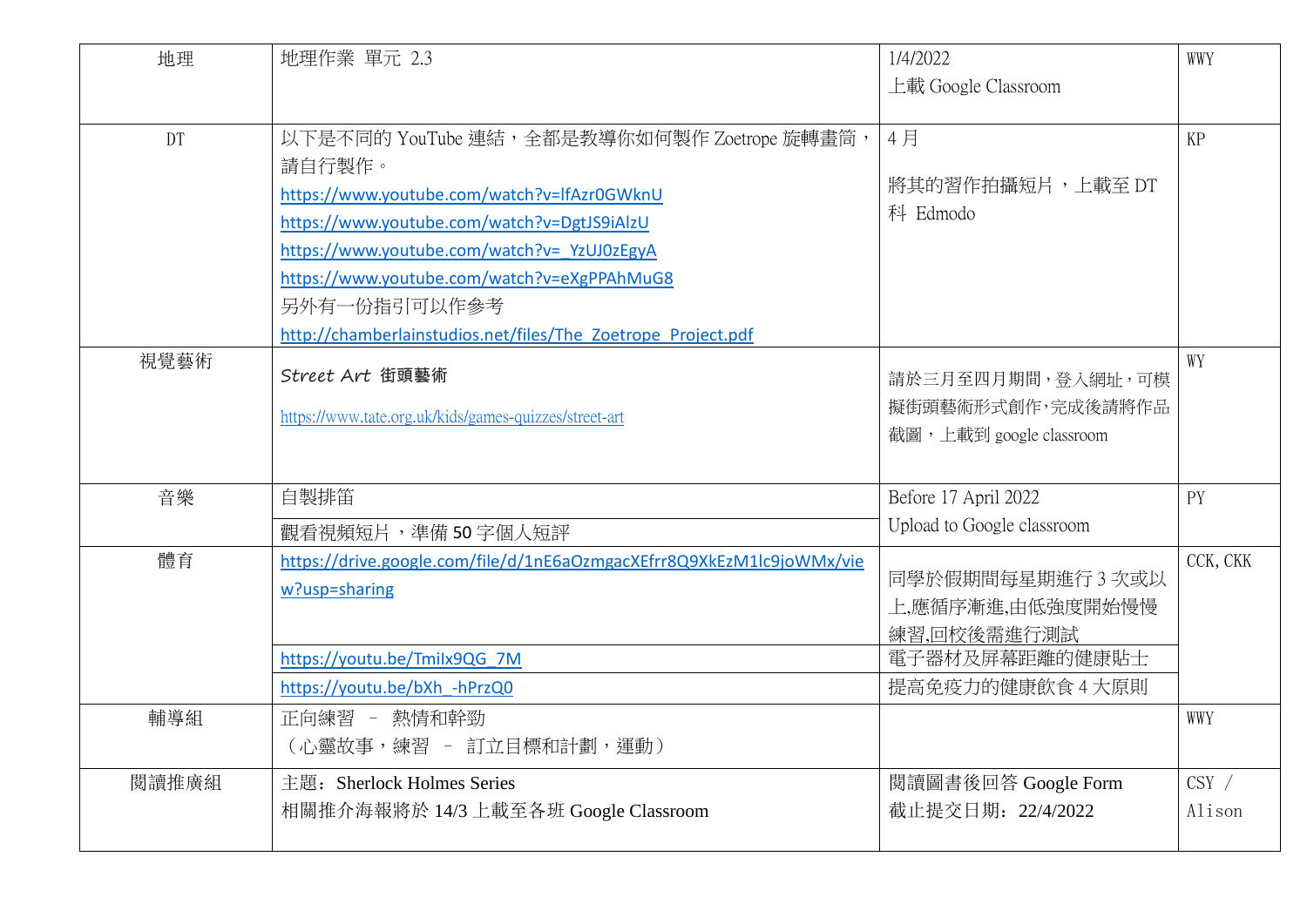### 2022 年 3-4 月暑期(特別假期)網上課業總表 (中一級)

# 日期:3 月 28 日至 4 月 1 日

| 科目               | 網上課業 / 預習 / 自主學習內容                                             | 繳交日期及方法                       | 科任老師         |
|------------------|----------------------------------------------------------------|-------------------------------|--------------|
| 中國語文             | 中一文化專題報告------中國傳統節日趣談                                         | $1/4$ google classroom        | NKH, NYY, SL |
|                  |                                                                |                               | $\cdot$      |
| English Language | iLearner Program (Attempt at least 2 days of reading exercise) | 1/4 Friday 23:59              | TN, FWM,     |
|                  | https://www.i-learner.com.hk/index2018.php                     | Scan and Upload onto the      | YFN,         |
|                  | News Clipping                                                  | Google Classroom (a Single    | PSK, CKY     |
|                  | LLB Unit 7: Wonderful seasons (p.36-42)<br>3.                  | PDF File)                     |              |
|                  |                                                                | Keep all the hard copies on a |              |
|                  |                                                                | A-exercise book.              |              |
| 數學               | <u>網上課業</u>                                                    | 2/4 前透過 Google Classroom      | KKC, CYT,    |
|                  | 代數式及方程式 (多項選擇題)                                                | 內的 Google Form 完成             | KC, YKY,     |
|                  |                                                                |                               | <b>SH</b>    |
| 生活與社會            | 網上短片及反思                                                        | 發放日期: 28/3/2022               | IL, PY       |
|                  |                                                                | 繳交日期: 1/4/2022 前              |              |
|                  |                                                                | 繳交方法: Google Classroom        |              |
| 綜合科學             | 自習書.43-50                                                      |                               | AK, YSM,     |
|                  | 觀看 ETV 青春期<br>1.                                               | 10/4 或以前上傳至 GOOGLE            | <b>CCP</b>   |
|                  | 自習 POWERPOIN,並完成書中檢查站。<br>2.                                   | <b>CLASSROOM</b>              |              |
|                  | 完成基層工作紙 4.4<br>3.                                              |                               |              |
|                  | 完成分層工作紙 4.1(高)<br>4.                                           |                               |              |
|                  |                                                                |                               |              |
| 中國歷史             | 網上課業 : 觀看 Youtube 視頻 : 香港教育大學 「看動畫、學歷史」第                       | 31/3/2022                     | <b>SYM</b>   |
|                  | 三集:張騫(5分54秒);並完成工作紙<練習四_張騫通西域 >。                               | 上載 Google Classroom           |              |
|                  |                                                                |                               |              |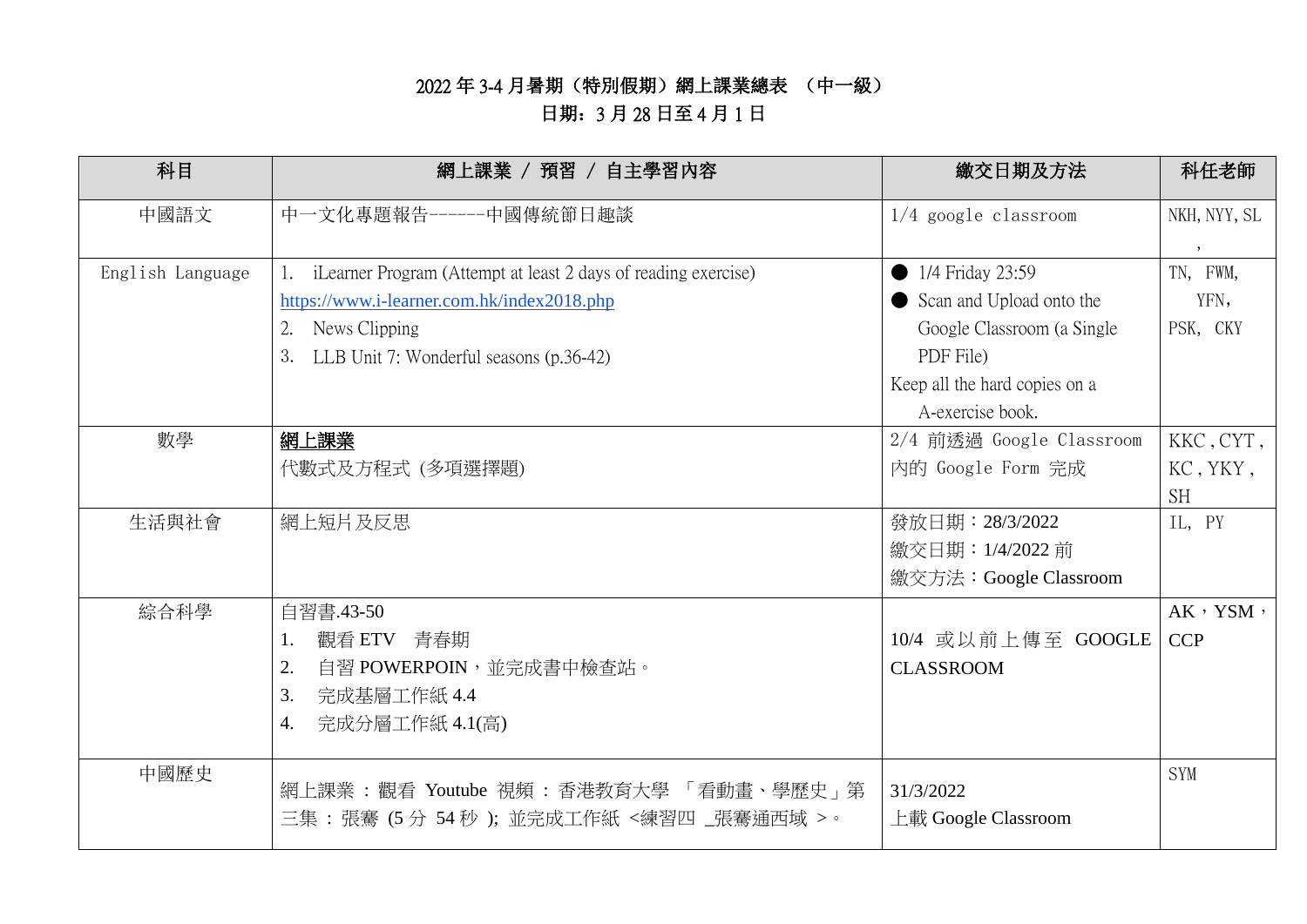| 歷史   | 預習書 P173 - 175 (中古時期的教士及農民)                                                                                                                                                                                                                                                                                                        | $/\!/ \!/$                                                           |          |
|------|------------------------------------------------------------------------------------------------------------------------------------------------------------------------------------------------------------------------------------------------------------------------------------------------------------------------------------|----------------------------------------------------------------------|----------|
| 地理   | 寫筆記: 單元 2.1 (地理簿)                                                                                                                                                                                                                                                                                                                  | 8/4/2022<br>上載 Google Classroom                                      | WWY      |
| DT   | 以下是不同的 YouTube 連結, 全都是教導你如何製作 Zoetrope 旋轉畫筒,<br>請自行製作。<br>https://www.youtube.com/watch?v=lfAzr0GWknU<br>https://www.youtube.com/watch?v=DgtJS9iAlzU<br>https://www.youtube.com/watch?v= YzUJ0zEgyA<br>https://www.youtube.com/watch?v=eXgPPAhMuG8<br>另外有一份指引可以作参考<br>http://chamberlainstudios.net/files/The Zoetrope Project.pdf | 4月<br>將其的習作拍攝短片,上載至 DT<br>科 Edmodo                                   | KP       |
| 視覺藝術 | Street Art 街頭藝術<br>https://www.tate.org.uk/kids/games-quizzes/street-art                                                                                                                                                                                                                                                           | 請於三月至四月期間,登入網址,<br>可模擬街頭藝術形式創作,完成後<br>請將作品截圖,上載到 google<br>classroom |          |
| 音樂   | 自製排笛<br>觀看視頻短片,準備 50字個人短評                                                                                                                                                                                                                                                                                                          | Before 17 April 2022<br>Upload to Google classroom                   | PY       |
| 體育   | https://drive.google.com/file/d/1nE6aOzmgacXEfrr8Q9XkEzM1lc9joWMx/vie<br>w?usp=sharing                                                                                                                                                                                                                                             | 同學於假期間每星期進行3次或<br>以上,應循序漸進,由低強度開始<br>慢慢練習,回校後需進行測試                   | CCK, CKK |
|      | https://youtu.be/Tmilx9QG 7M<br>https://youtu.be/bXh -hPrzQ0                                                                                                                                                                                                                                                                       | 電子器材及屏幕距離的健康貼士<br>提高免疫力的健康飲食 4 大原則                                   |          |
| 輔導組  | 正向練習 - 社交智慧<br>(心靈故事,練習 - 發掘品格強項,運動)                                                                                                                                                                                                                                                                                               |                                                                      | WWY      |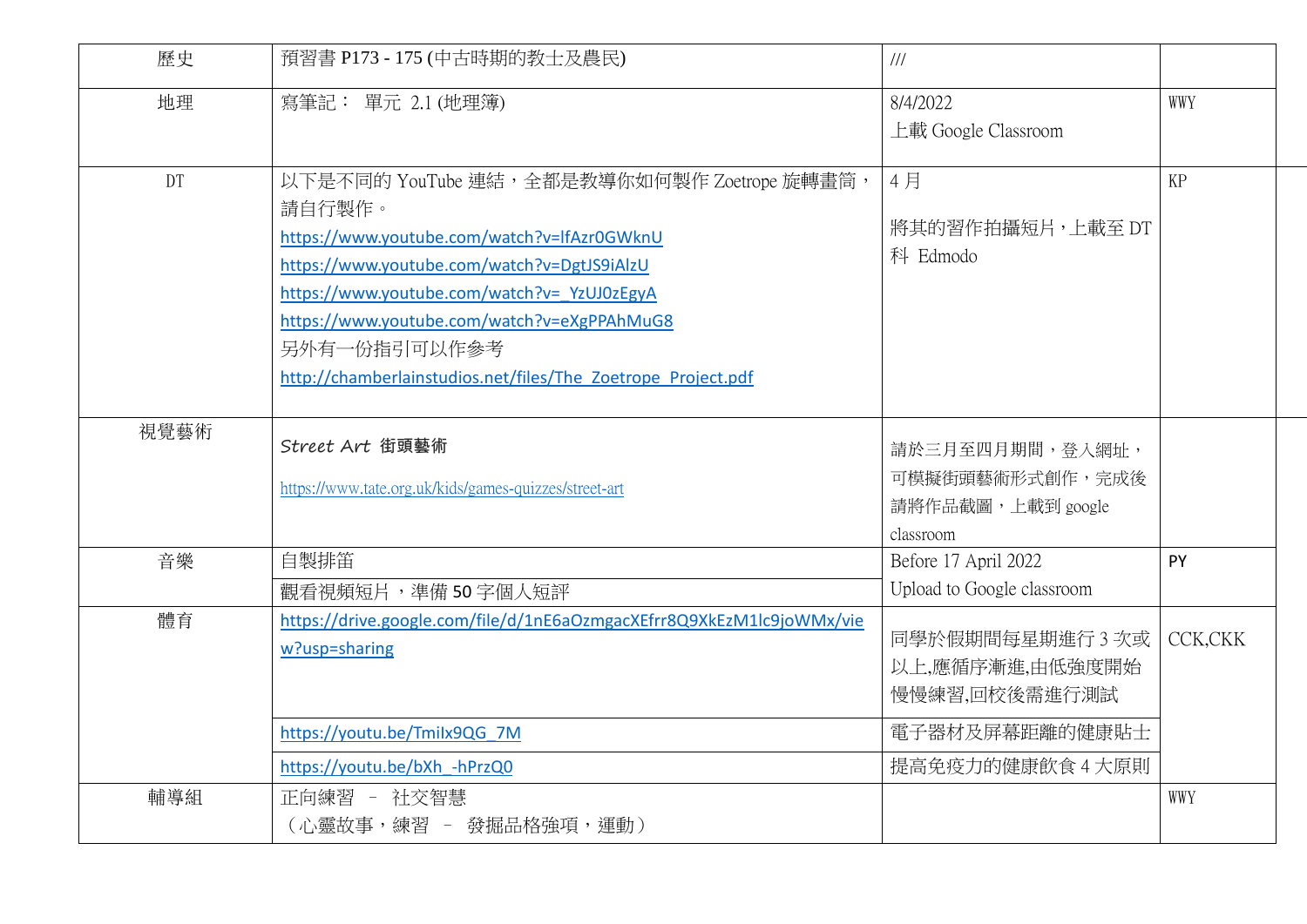| 閱讀推廣組 | 主題: 推理懸疑小說                           | 閲讀圖書後回答 Google Fo |  |
|-------|--------------------------------------|-------------------|--|
|       | 相關推介短片將於 28/3 上載至各班 Google Classroom | 截止提交日期: 22/4/2022 |  |

oogle Form CSY / Alison

# 2022 年 3-4 月暑期(特別假期)網上課業總表 (中一級)

日期:4 月 4 日至 4 月 8 日

| 科目               | 網上課業 / 預習 / 自主學習內容                                                                                                                                                                            | 繳交日期及方法                                                                                                                                      | 科任老師                                     |
|------------------|-----------------------------------------------------------------------------------------------------------------------------------------------------------------------------------------------|----------------------------------------------------------------------------------------------------------------------------------------------|------------------------------------------|
| 中國語文             | 中一文化專題報告------中國傳統節日趣談                                                                                                                                                                        | $8/4$ google classroom                                                                                                                       | NKH, NYY, SL<br>$\overline{\phantom{a}}$ |
| English Language | iLearner Program (Attempt at least 2 days of reading exercise)<br>https://www.i-learner.com.hk/index2018.php<br>News Clipping<br>2.<br>3.<br>Reading Spotlight Unit 15: Plastic bottled water | 8/4 Friday 23:59<br>Scan and Upload onto the<br>Google Classroom (a Single PDF<br>File)<br>Keep all the hard copies on a<br>A-exercise book. | TN, FWM,<br>YFN,<br>PSK, CKY             |
| 數學               | <u>網上課業</u><br>多項式 (多項選擇題)                                                                                                                                                                    | 9/4 前透過 Google Classroom<br>內的 Google Form 完成                                                                                                | KKC, CYT,<br>KC, YKY,                    |
| 生活與社會            | 《e 閱讀學校計劃》書籍推介:Dustykid 塵話過 「 123 個快樂基本 」                                                                                                                                                     | 發放日期: 4/4/2022<br>繳交方法:自行完成                                                                                                                  | IL, PY                                   |
| 綜合科學             | 自習書.43-50<br>觀看 ETV 青春期<br>自習 POWERPOIN,並完成書中檢查站。<br>2.<br>完成基層工作紙 4.4<br>3.<br>完成分層工作紙 4.1(高)<br>4.                                                                                          | 10/4 或以前上傳至 GOOGLE<br><b>CLASSROOM</b>                                                                                                       | $AK$ , YSM,<br><b>CCP</b>                |
| 中國歷史             | 網上課業:完成工作紙<練習五_兩漢通西域 >。                                                                                                                                                                       | 7/4/2022<br>上載 Google Classroom                                                                                                              | <b>SYM</b>                               |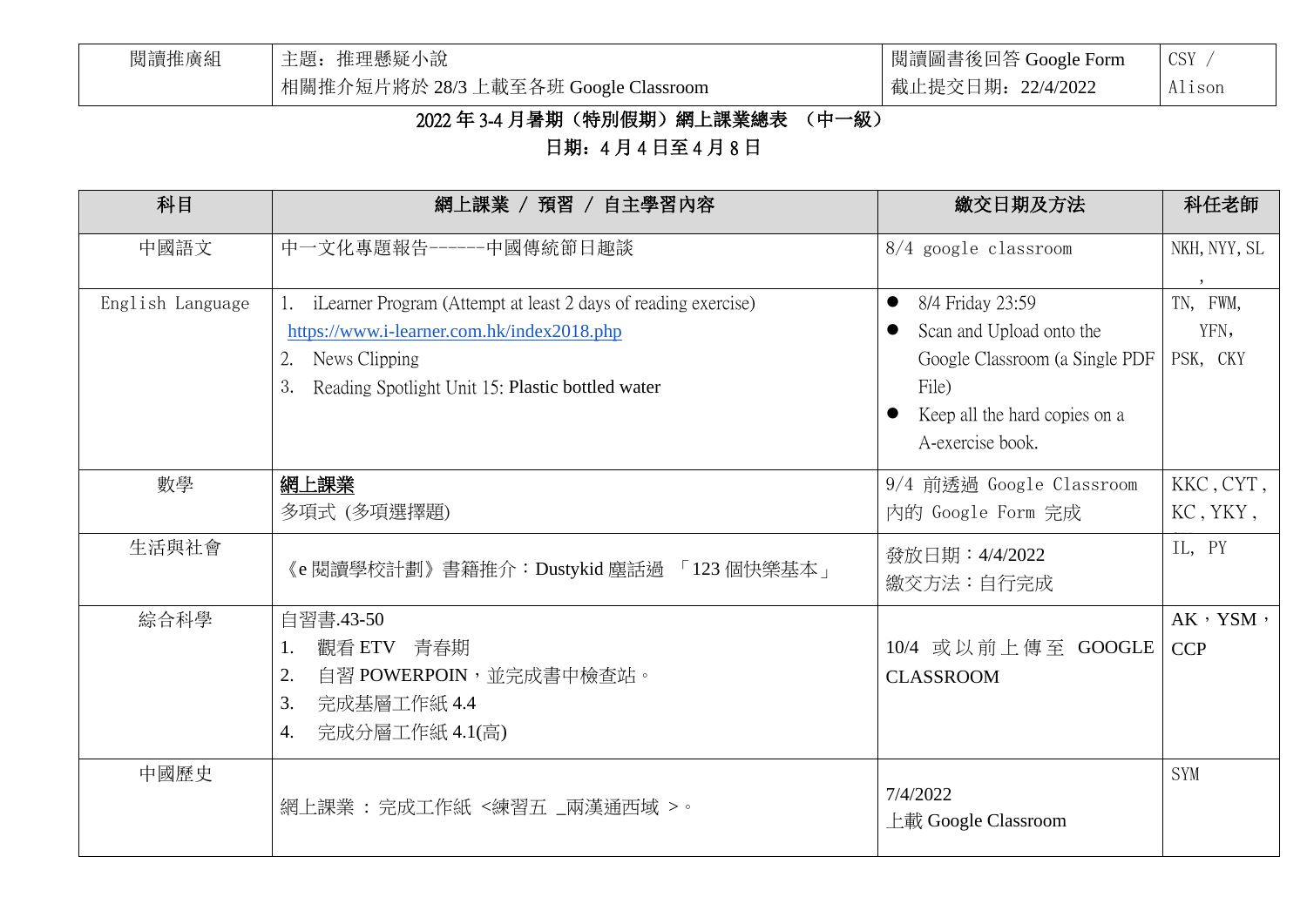| 歷史    | 預習書 P154 - 159 (中古文明對今日世界的影響)                                                                                                                                                                                                                                                                                                      | 111                                                                         | WSL             |
|-------|------------------------------------------------------------------------------------------------------------------------------------------------------------------------------------------------------------------------------------------------------------------------------------------------------------------------------------|-----------------------------------------------------------------------------|-----------------|
| 地理    | 觀看地圖閱讀技巧短片: 直線距離 (Google Classroom)                                                                                                                                                                                                                                                                                                |                                                                             | WWY             |
| DT    | 以下是不同的 YouTube 連結, 全都是教導你如何製作 Zoetrope 旋轉畫筒,<br>請自行製作。<br>https://www.youtube.com/watch?v=lfAzr0GWknU<br>https://www.youtube.com/watch?v=DgtJS9iAlzU<br>https://www.youtube.com/watch?v= YzUJ0zEgyA<br>https://www.youtube.com/watch?v=eXgPPAhMuG8<br>另外有一份指引可以作参考<br>http://chamberlainstudios.net/files/The Zoetrope Project.pdf | 4月<br>將其的習作拍攝短片,上載至 DT<br>科 Edmodo                                          | KP              |
| 視覺藝術  | Google Arts & culture App<br>Virtual Art Tour 虛擬藝術旅程                                                                                                                                                                                                                                                                               | 請於三月至四月期間,登入 google<br>classroom, 開啟 google form, 根據指<br>示完成及繳交 google form | WY              |
| 音樂    | 自製排笛<br>觀看視頻短片,準備 50 字個人短評                                                                                                                                                                                                                                                                                                         | Before 17 April 2022<br>Upload to Google classroom                          | PY              |
| 體育    | https://drive.google.com/file/d/1nE6aOzmgacXEfrr8Q9XkEzM1lc9joWMx/vie<br>w?usp=sharing<br>https://youtu.be/Tmilx9QG 7M                                                                                                                                                                                                             | 同學於假期間每星期進行3次或<br>以上,應循序漸進,由低強度開始<br>慢慢練習,回校後需進行測試<br>電子器材及屏幕距離的健康貼士        | CCK, CKK        |
|       | https://youtu.be/bXh -hPrzQ0                                                                                                                                                                                                                                                                                                       | 提高免疫力的健康飲食 4 大原則                                                            |                 |
| 輔導組   | 正向練習<br>好奇心<br>(心靈故事,練習 - 想像自己,運動)                                                                                                                                                                                                                                                                                                 |                                                                             | WWY             |
| 閱讀推廣組 | 主題: 推理懸疑小說<br>相關推介短片將於 28/3 上載至各班 Google Classroom                                                                                                                                                                                                                                                                                 | 閲讀圖書後回答 Google Form<br>截止提交日期: 22/4/2022                                    | CSY /<br>Alison |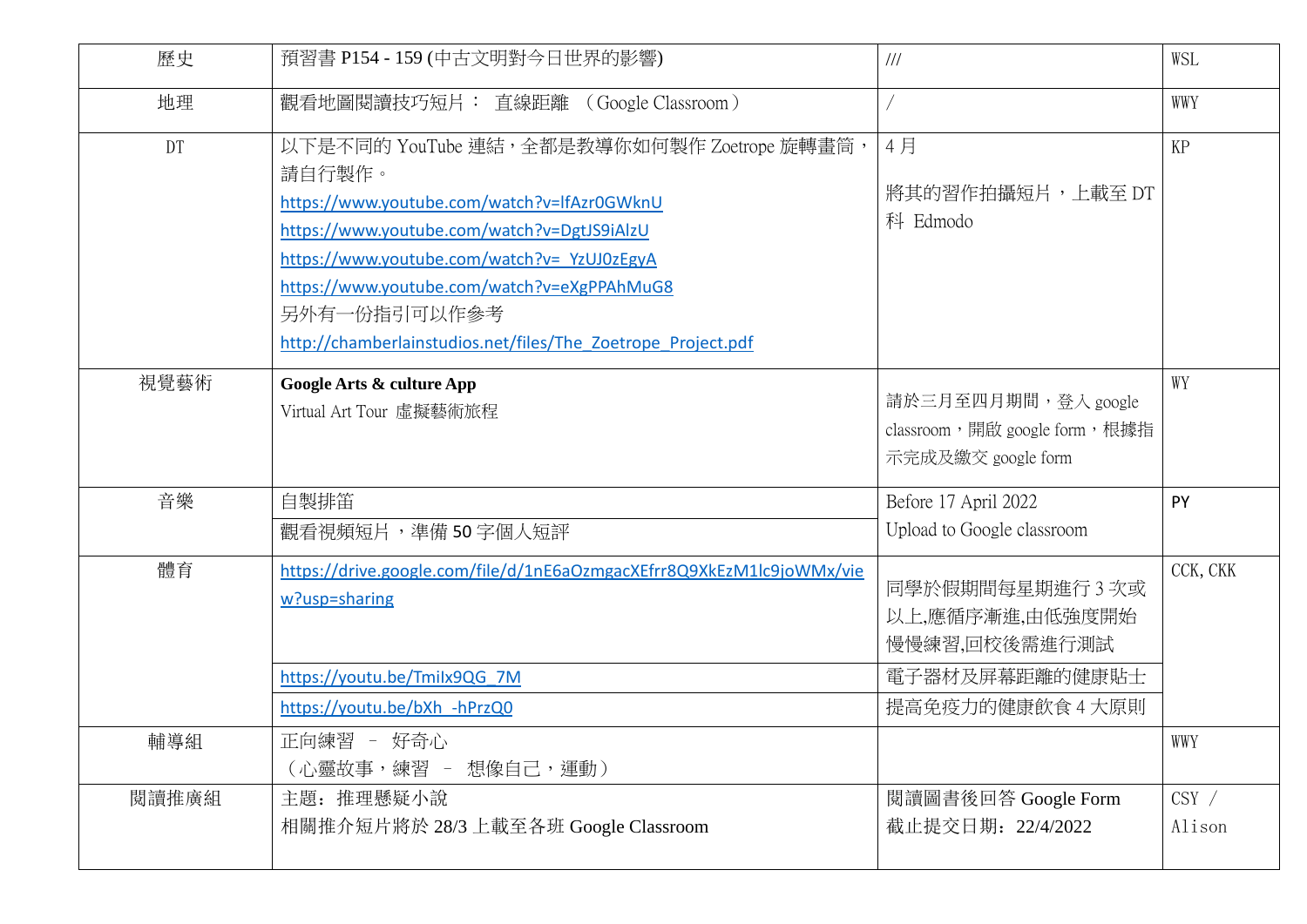### 2022 年 3-4 月暑期(特別假期)網上課業總表 (中一級)

# 日期:4 月 11 日至 4 月 15 日

| 科目               | 網上課業 / 預習 / 自主學習內容                                             | 繳交日期及方法                         | 科任老師          |
|------------------|----------------------------------------------------------------|---------------------------------|---------------|
| 中國語文             | 多讀多寫閱讀報告(5,6) 及語文運用------部首                                    | $15/4$ google classroom         | NKH, NYY, SL, |
|                  |                                                                |                                 | ASL, LD       |
| English Language | iLearner Program (Attempt at least 2 days of reading exercise) | 15/4 Friday 23:59<br>$\bullet$  | TN, FWM, YFN, |
|                  | https://www.i-learner.com.hk/index2018.php                     | Scan and Upload onto the Google | PSK, CKY      |
|                  | News Clipping<br>2.                                            | Classroom (a Single PDF File)   |               |
|                  | Reading Spotlight Unit 7: Ockotebrfest in Germany<br>3.        | Keep all the hard copies on a   |               |
|                  |                                                                | A-exercise book.                |               |
| 數學               | <u>網上課業</u>                                                    | 16/4 前透過 Google Classroom 內     | KKC, CYT,     |
|                  | 近似 (多項選擇題)                                                     | 的 Google Form 完成                | KC, YKY, SH   |
| 生活與社會            |                                                                | 發放日期: 11/4/2022                 | IL, PY        |
|                  | 單元複習工作紙 (Google form 選擇題、填充題)                                  | 繳交日期: 20/4/2022 前               |               |
|                  |                                                                | 繳交方法: Google Classroom          |               |
| 綜合科學             | 自習書. 53-63                                                     |                                 | AK, YSM, CCP  |
|                  | 觀看 ETV 性和生殖                                                    | 21/4 或以前上傳至 GOOGLE CLASSROOM    |               |
|                  | 2.<br>自習 POWERPOINT, 並完成書中檢查站。                                 |                                 |               |
|                  | 完成基層工作紙 4.5<br>3.                                              |                                 |               |
| 中國歷史             | 網上課業 : 掃描工作紙上的 QR code 觀看動畫 <火燒赤壁 >(10                         | 14/4/2022                       | <b>SYM</b>    |
|                  | 分 23秒)                                                         |                                 |               |
|                  | 並完成工作紙<練習六_火燒赤壁 >。                                             | 上載 Google Classroom             |               |
| 歷史               |                                                                | 15-4-2022 前把功課拍照, 合併為 PDF       | WSL           |
|                  | 完成作業 P59(第二部分)及 60                                             | 檔,並上載至 Google classroom 指定      |               |
|                  |                                                                | 功課欄                             |               |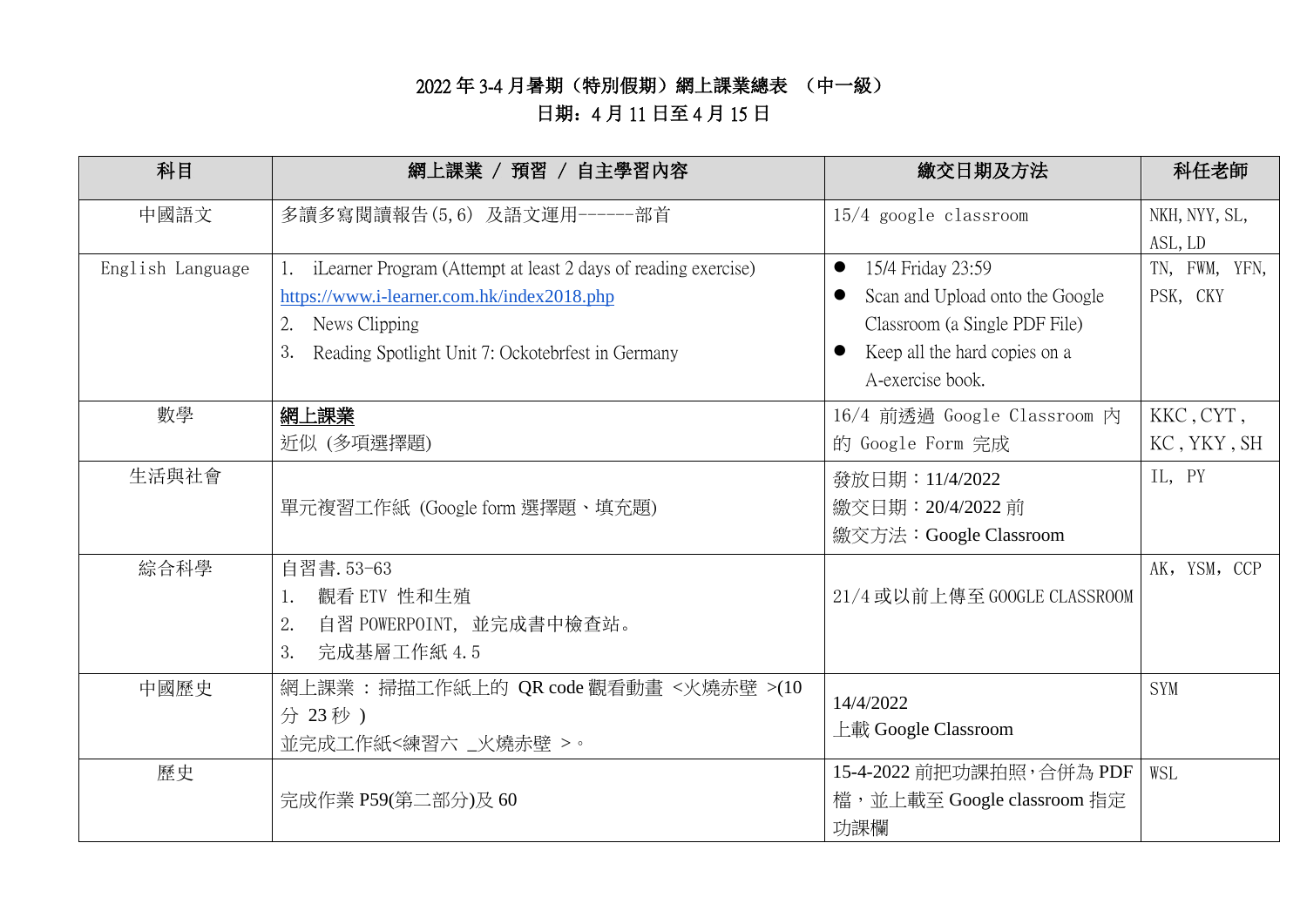| 地理        | 觀看地圖閱讀技巧短片: 方向 (Google Classroom)                                                                                                                                                                                                                                                                                                  |                                                                                          | <b>WWY</b>   |
|-----------|------------------------------------------------------------------------------------------------------------------------------------------------------------------------------------------------------------------------------------------------------------------------------------------------------------------------------------|------------------------------------------------------------------------------------------|--------------|
| <b>DT</b> | 以下是不同的 YouTube 連結, 全都是教導你如何製作 Zoetrope 旋轉<br>畫筒,請自行製作。<br>https://www.youtube.com/watch?v=lfAzr0GWknU<br>https://www.youtube.com/watch?v=DgtJS9iAlzU<br>https://www.youtube.com/watch?v= YzUJ0zEgyA<br>https://www.youtube.com/watch?v=eXgPPAhMuG8<br>另外有一份指引可以作参考<br>http://chamberlainstudios.net/files/The Zoetrope Project.pdf | 4月<br>將其的習作拍攝短片,上載至 DT 科<br>Edmodo                                                       | KP           |
| 視覺藝術      | Google Arts & culture App<br>Virtual Art Tour 虛擬藝術旅程                                                                                                                                                                                                                                                                               | 請於三月至四月期間,登入 google<br>classroom, 開啟 google form, 根據指示完<br>成及繳交 google form              | WY           |
| 音樂        | 自製排笛<br>觀看視頻短片,準備50字個人短評                                                                                                                                                                                                                                                                                                           | Before 17 April 2022<br>Upload to Google classroom                                       | PY           |
| 體育        | https://drive.google.com/file/d/1nE6aOzmgacXEfrr8Q9XkEzM1lc9joW<br>Mx/view?usp=sharing<br>https://youtu.be/Tmilx9QG 7M<br>https://youtu.be/bXh -hPrzQ0                                                                                                                                                                             | 同學於假期間每星期進行3次或以上,<br>應循序漸進,由低強度開始慢慢練習,<br>回校後需進行測試<br>電子器材及屏幕距離的健康貼士<br>提高免疫力的健康飲食 4 大原則 | CCK, CKK     |
| 輔導組       | 正向練習 - 意義追尋<br>(心靈故事,練習 - 撰寫信件,運動)                                                                                                                                                                                                                                                                                                 |                                                                                          | WWY          |
| 閲讀推廣組     | 主題: 周遊列國<br>相關推介海報將於 11/4 上載至各班 Google Classroom                                                                                                                                                                                                                                                                                   | 閲讀圖書後回答 Google Form<br>截止提交日期: 22/4/2022                                                 | CSY / Alison |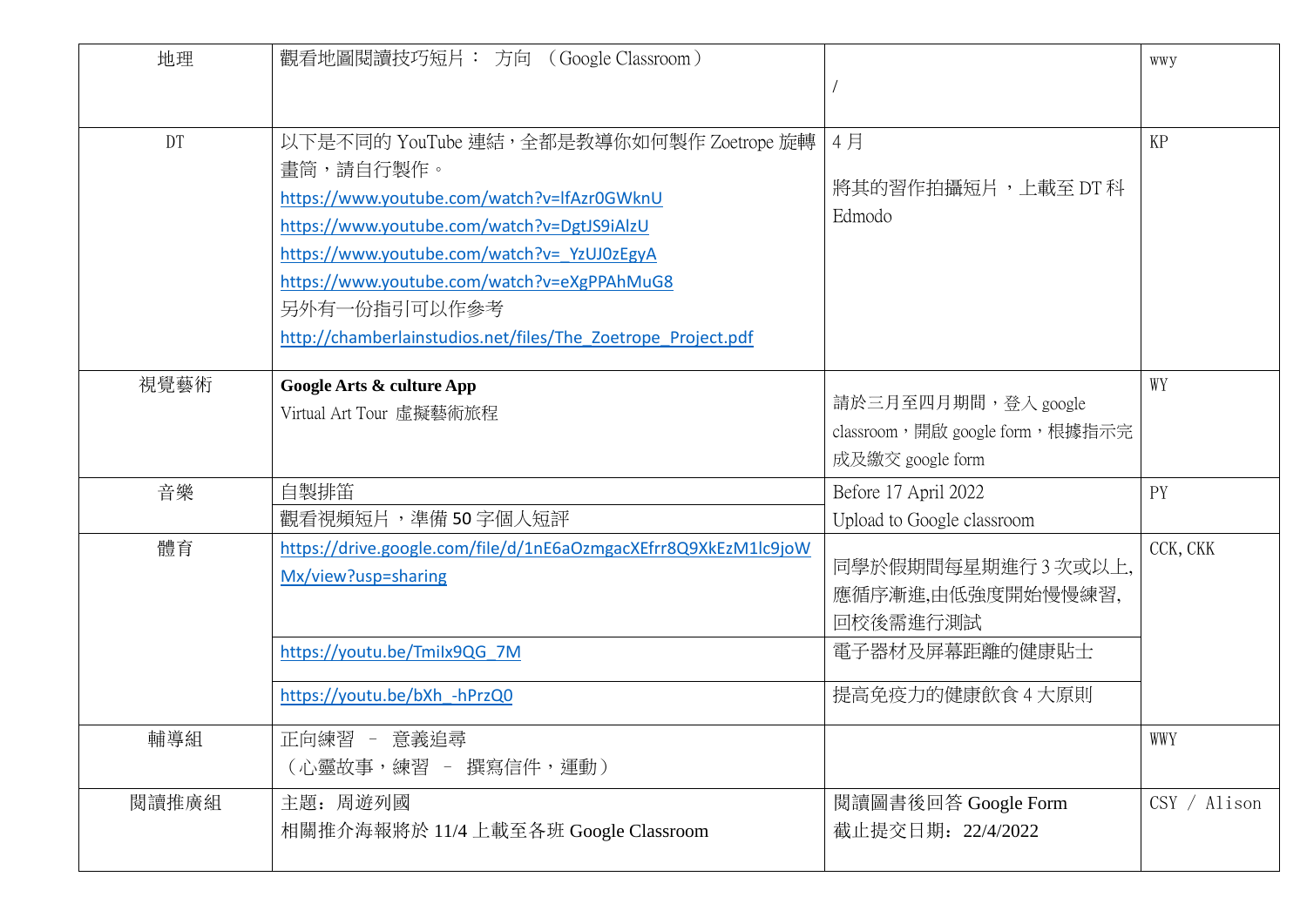## 2022 年 3-4 月暑期(特別假期)網上課業總表 (中一級) 日期:4 月 18 日至 4 月 22 日

| 科目               | 網上課業 / 預習 / 自主學習內容                                             | 繳交日期及方法                         | 科任老師          |
|------------------|----------------------------------------------------------------|---------------------------------|---------------|
| 中國語文             | 多讀多寫閱讀報告(7) 及語文運用------褒貶義詞                                    | $22/4$ google classroom         | NKH, NYY, SL, |
|                  | 多讀多寫閱讀報告(8)                                                    |                                 | ASL, LD       |
| English Language | iLearner Program (Attempt at least 2 days of reading exercise) | 20/4 Friday 23:59<br>$\bullet$  | TN, FWM, YFN, |
|                  | https://www.i-learner.com.hk/index2018.php                     | Scan and Upload onto the Google | PSK, CKY      |
|                  | News Clipping<br>2.                                            | Classroom (a Single PDF File)   |               |
|                  | Reading Spotlight Unit 18: A trip in Hong Kong<br>3.           | Keep all the hard copies on a   |               |
|                  |                                                                | A-exercise book.                |               |
| 數學               | 網上課業                                                           | 23/4 前透過 Google Classroom       | KKC, CYT,     |
|                  | 有理數與無理數 (多項選擇題)                                                | 內的 Google Form 完成               | KC, YKY, SH   |
|                  | 自主學習                                                           | 全部將會計算在下學期數學科的                  |               |
|                  | 1. 經「21-22 中一數學自主學習」 Google Classroom 內透過香港教育                  | 自主學習平時分                         |               |
|                  | 城戶口完成第 5 課至第 8 課「各課綜合鞏固練習」                                     |                                 |               |
|                  | 2. 於「21-22 中一數學自主學習」 Google Classroom 內完成第 5.1 課               |                                 |               |
|                  | 至第 8.9 課「網上鞏固練習」                                               |                                 |               |
|                  | 3. 於「21-22 中一數學自主學習」 Google Classroom 內完成下學期發                  |                                 |               |
|                  | 放的「數學網上挑戰」                                                     |                                 |               |
| 生活與社會            |                                                                | 發放日期: 11/4/2022                 | IL, PY        |
|                  | 單元複習工作紙 (Google form 選擇題、填充題)                                  | 繳交日期: 20/4/2022 前               |               |
|                  |                                                                | 繳交方法: Google Classroom          |               |
| 綜合科學             | 自習書. 53-63                                                     |                                 | AK, YSM, CCP  |
|                  | 觀看 ETV 性和生殖<br>1.                                              | 21/4 或以前上傳至 GOOGLE              |               |
|                  | 2.<br>自習 POWERPOINT, 並完成書中檢查站。                                 | <b>CLASSROOM</b>                |               |
|                  | 完成基層工作紙 4.5<br>3.                                              |                                 |               |
|                  |                                                                |                                 |               |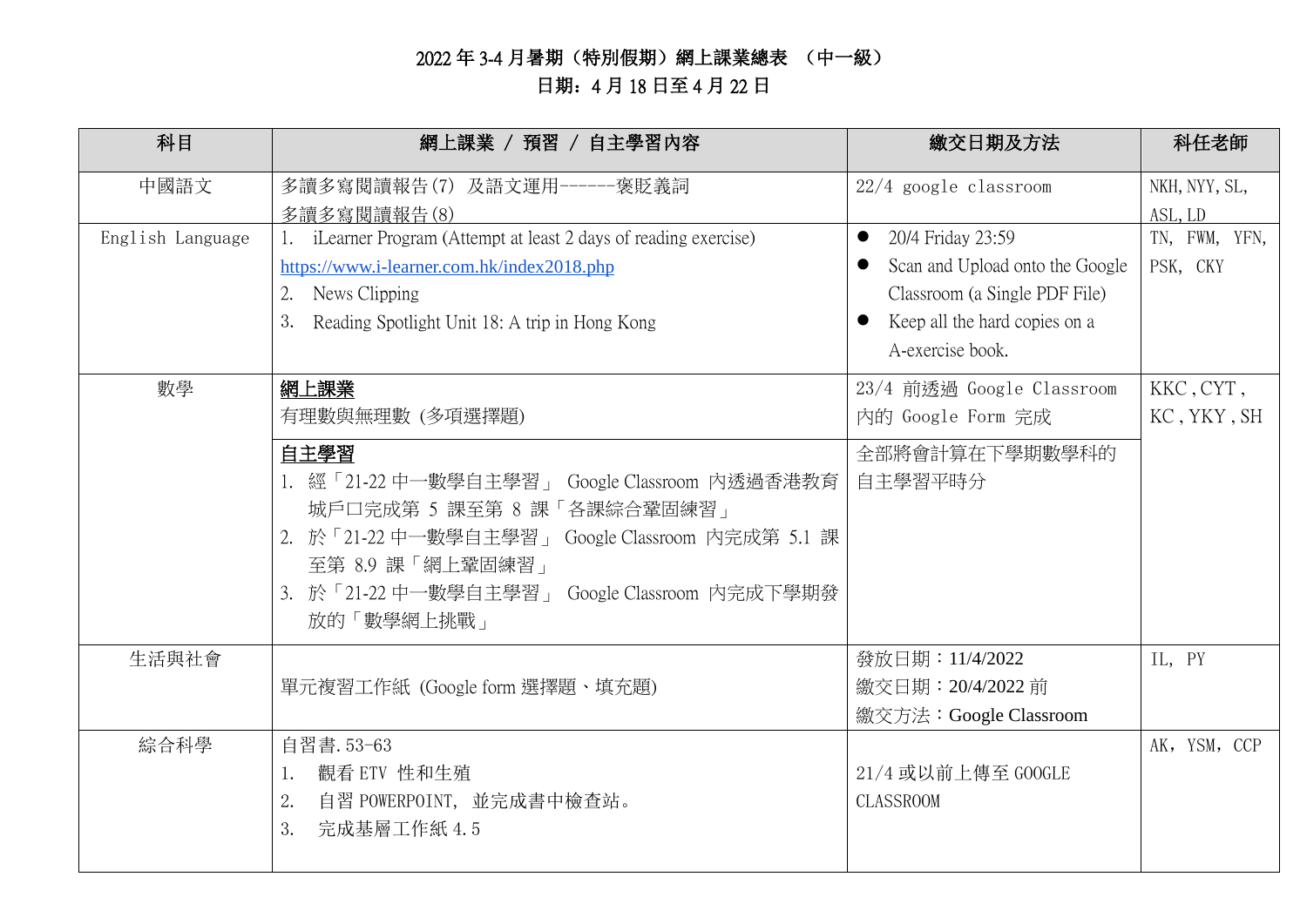| 中國歷史      | 網上課業: 完成工作紙 <練習七 _兩晉的興亡 _自主學習工作紙 >。                                                                                                                                                                                                                                                                                               | 21/4/2022<br>上載 Google Classroom                                                         | <b>SYM</b>   |
|-----------|-----------------------------------------------------------------------------------------------------------------------------------------------------------------------------------------------------------------------------------------------------------------------------------------------------------------------------------|------------------------------------------------------------------------------------------|--------------|
| <b>DT</b> | 以下是不同的 YouTube 連結,全都是教導你如何製作 Zoetrope 旋轉畫<br>筒,請自行製作。<br>https://www.youtube.com/watch?v=lfAzr0GWknU<br>https://www.youtube.com/watch?v=DgtJS9iAlzU<br>https://www.youtube.com/watch?v= YzUJ0zEgyA<br>https://www.youtube.com/watch?v=eXgPPAhMuG8<br>另外有一份指引可以作参考<br>http://chamberlainstudios.net/files/The Zoetrope Project.pdf | 4月<br>將其的習作拍攝短片,上載至 DT<br>科 Edmodo                                                       | KP           |
| 視覺藝術      | Google Arts & culture App<br>Virtual Art Tour 虛擬藝術旅程                                                                                                                                                                                                                                                                              | 請於三月至四月期間,登入 google<br>classroom, 開啟 google form, 根據指示<br>完成及繳交 google form              | WY           |
| 體育        | https://drive.google.com/file/d/1nE6aOzmgacXEfrr8Q9XkEzM1lc9joWMx<br>/view?usp=sharing<br>https://youtu.be/Tmilx9QG 7M<br>https://youtu.be/bXh -hPrzQ0                                                                                                                                                                            | 同學於假期間每星期進行3次或以<br>上,應循序漸進,由低強度開始慢慢<br>練習,回校後需進行測試<br>電子器材及屏幕距離的健康貼士<br>提高免疫力的健康飲食 4 大原則 | CCK, CKK     |
| 閱讀推廣組     | 主題: 周遊列國<br>相關推介海報將於 11/4 上載至各班 Google Classroom                                                                                                                                                                                                                                                                                  | 閲讀圖書後回答 Google Form<br>截止提交日期: 22/4/2022                                                 | CSY / Alison |